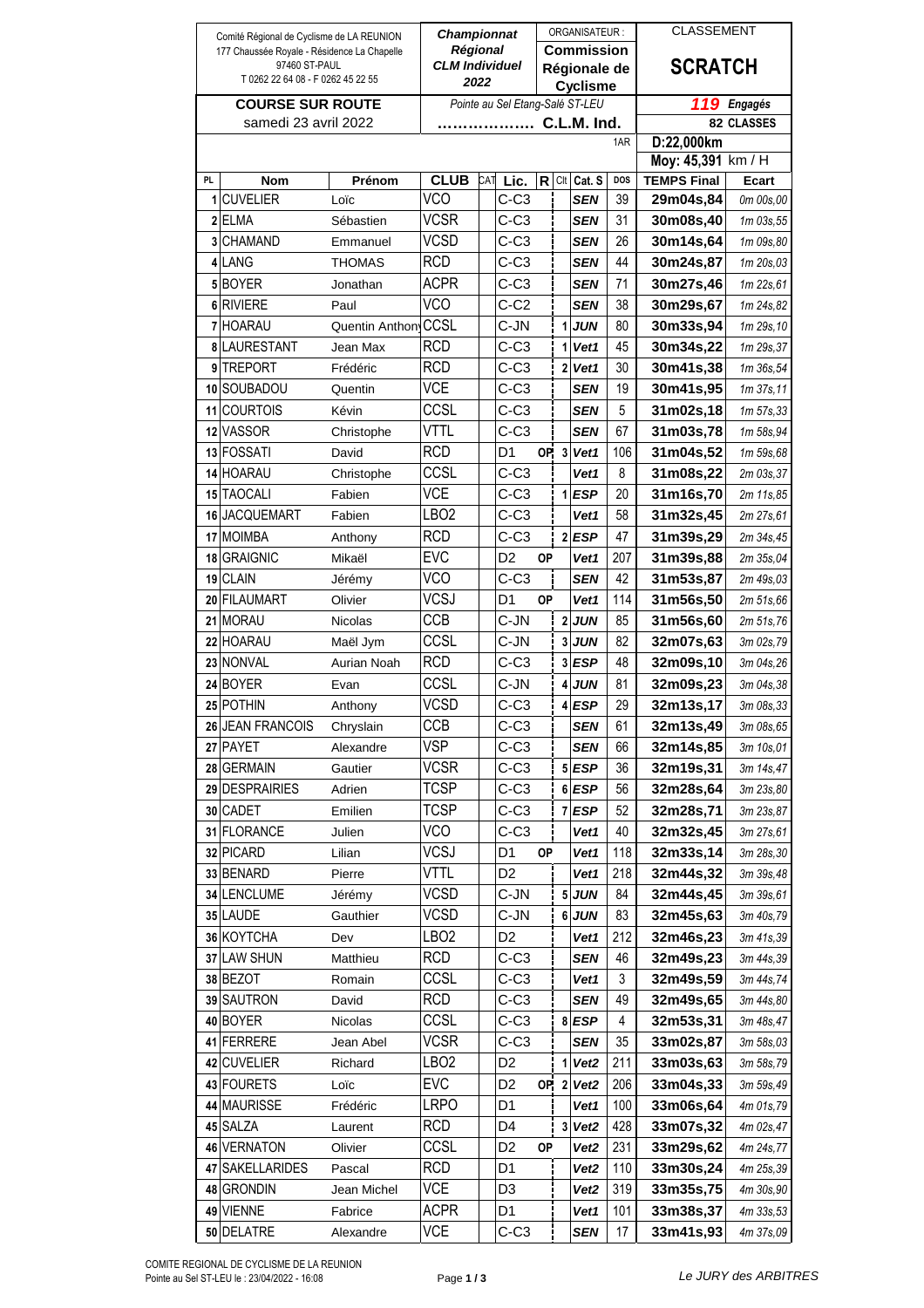| Comité Régional de Cyclisme de LA REUNION   |                          | <b>Championnat</b> |                                 |  |                  |           | ORGANISATEUR:  |                      | <b>CLASSEMENT</b>                |                    |             |
|---------------------------------------------|--------------------------|--------------------|---------------------------------|--|------------------|-----------|----------------|----------------------|----------------------------------|--------------------|-------------|
| 177 Chaussée Royale - Résidence La Chapelle |                          |                    | <b>Régional</b>                 |  |                  |           |                | <b>Commission</b>    |                                  |                    |             |
| 97460 ST-PAUL                               |                          |                    | <b>CLM Individuel</b>           |  |                  |           |                | Régionale de         |                                  | <b>SCRATCH</b>     |             |
| T 0262 22 64 08 - F 0262 45 22 55           |                          |                    | 2022<br><b>Cyclisme</b>         |  |                  |           |                |                      |                                  |                    |             |
| <b>COURSE SUR ROUTE</b>                     |                          |                    | Pointe au Sel Etang-Salé ST-LEU |  |                  |           |                |                      |                                  | 119                | Engagés     |
| samedi 23 avril 2022                        |                          |                    | C.L.M. Ind.                     |  |                  |           |                |                      |                                  | 82 CLASSES         |             |
|                                             |                          |                    |                                 |  |                  |           |                | 1AR                  | D:22,000km<br>Moy: 45,391 km / H |                    |             |
| PL.                                         | <b>Nom</b>               | Prénom             | <b>CLUB</b>                     |  | CAT Lic.         | R         |                | Clt Cat. S           | DOS                              | <b>TEMPS Final</b> | Ecart       |
|                                             | 51 LEBON                 | Christopher        | LBO <sub>2</sub>                |  | $C-C3$           |           |                | <b>SEN</b>           | 59                               | 33m53s,56          | 4m 48s, 72  |
|                                             | 52 PAYET                 | Stephane           | <b>VCSR</b>                     |  | D <sub>2</sub>   |           |                | SEN                  | 227                              | 33m57s,67          | 4m 52s,83   |
|                                             | 53 FONTAINE              | Gilles Rudy        | <b>CCPI</b>                     |  | D <sub>3</sub>   |           |                | Vet1                 | 342                              | 34m04s,41          | 4m 59s, 57  |
| 54                                          | <b>VIENNE</b>            | Loïc               | <b>ACPR</b>                     |  | C-C3             |           | 9              | <b>ESP</b>           | 73                               | 34m04s,91          | 5m 00s,07   |
| 55                                          | <b>GUENARD</b>           | Fabrice            | CCSL                            |  | D4               |           | 1              | Vet3                 | 422                              | 34m06s,73          | 5m 01s,88   |
|                                             | 56 SARREBOUBEE           | Rémi               | CCSL                            |  | $C-C3$           |           |                | <b>SEN</b>           | 11                               | 34m21s,26          | 5m 16s.42   |
| 57                                          | HOARAU                   | Mathieu Claude     | <b>VCSR</b>                     |  | D <sub>2</sub>   |           |                | SEN                  | 216                              | 34m42s,78          |             |
|                                             | <b>CASTETS</b>           |                    | LBO <sub>2</sub>                |  |                  |           |                |                      | 313                              | 34m46s.45          | 5m 37s,94   |
| 58                                          |                          | Frédéric           |                                 |  | D3               |           |                | Vet1                 |                                  |                    | 5m 41s.61   |
| 59                                          | <b>GARAIOS</b>           | Erick              | <b>ACPR</b>                     |  | D4               |           |                | Vet2                 | 420                              | 34m51s,16          | 5m 46s,32   |
|                                             | 60 KRAVTSOFF             | Stéphane           | CCSL                            |  | D <sub>3</sub>   |           |                | Vet2                 | 340                              | 34m55s,31          | 5m 50s.46   |
| 61                                          | <b>ANTOU</b>             | David              | <b>VCSJ</b>                     |  | D <sub>1</sub>   | <b>OP</b> |                | Vet1                 | 113                              | 34m58s,83          | 5m 53s,99   |
| 62                                          | <b>GERMAIN</b>           | Quentin            | <b>VCSR</b>                     |  | $C-C3$           |           |                | <b>SEN</b>           | 37                               | 35m24s.58          | 6m 19s,74   |
| 63                                          | <b>VITRY</b>             | Sylvain            | CCB                             |  | D3               |           |                | Vet1                 | 309                              | 35m30s,81          | 6m 25s.96   |
| 64                                          | <b>TECHER</b>            | Renaldo            | LBO <sub>2</sub>                |  | D <sub>2</sub>   |           |                | <b>SEN</b>           | 213                              | 35m52s,09          | 6m 47s, 25  |
|                                             | 65 LEBEAU                | Pierre Anthony     | <b>VSP</b>                      |  | D3               |           |                | <b>SEN</b>           | 332                              | 36m05s,29          | 7m 00s, 44  |
|                                             | 66 BARET                 | François           | <b>SMVC</b>                     |  | D4               |           |                | Vet2                 | 441                              | 36m07s,58          | 7m 02s,73   |
| 67                                          | <b>HOARAU</b>            | <b>Bertrand</b>    | <b>VCSJ</b>                     |  | D <sub>3</sub>   |           |                | Vet2                 | 329                              | 36m11s,18          | 7m 06s, 34  |
|                                             | 68 LAUDE                 | Patrick            | <b>RCD</b>                      |  | D3               |           |                | Vet <sub>2</sub>     | 318                              | 36m13s,75          | 7m 08s,91   |
| 69                                          | <b>ARMOET</b>            | Jean Daniel        | <b>VCE</b>                      |  | D4               |           |                | Vet2                 | 430                              | 36m14s,00          | 7m 09s, 16  |
| 70                                          | <b>VIENNE</b>            | Louka Michel       | <b>TCSP</b>                     |  | C-JN             |           | $\overline{7}$ | <b>JUN</b>           | 87                               | 36m35s,92          | 7m 31s,07   |
| 71                                          | <b>HUGUET</b>            | Louis              | <b>TCSP</b>                     |  | D <sub>2</sub>   | <b>OP</b> |                | <b>SEN</b>           | 229                              | 37m06s,96          | 8m 02s, 12  |
|                                             | 72 PACCA                 | Ludovic            | <b>FR</b>                       |  | D <sub>2</sub>   |           |                | <b>SEN</b>           | 208                              | 37m46s,01          | 8m 41s, 16  |
| 73                                          | <b>DUSSAULT</b>          | Xavier             | <b>RCD</b>                      |  | D <sub>3</sub>   |           |                | Vet2                 | 345                              | 37m54s,15          | 8m 49s, 31  |
| 74                                          | <b>LAUGIER</b>           | José               | CCB                             |  | D4               |           |                | Vet2                 | 425                              | 37m59s,07          | 8m 54s, 23  |
|                                             | 75 GONTHIER              | Mickaël            | <b>VCSJ</b>                     |  | D <sub>1</sub>   |           |                | Vet1                 | 128                              | 38m00s,24          | 8m 55s,40   |
|                                             | 76 ADELER                | Paul Joigny        | CCB                             |  | D <sub>4</sub>   |           |                | $2$ Vet <sub>3</sub> | 424                              | 38m05s,62          | 9m 00s,78   |
|                                             | 77 MOREL                 | Alberto            | VCSJ                            |  | D <sub>3</sub>   |           |                | Vet1                 | 302                              | 38m06s,29          | 9m 01s,45   |
|                                             | 78 LAGARDE               | Laurent            | VCSJ                            |  | D4               |           |                | Vet <sub>2</sub>     | 439                              | 38m19s,52          | 9m 14s,68   |
|                                             | 79 RAMIDGE BANE          | Axel               | LBO <sub>2</sub>                |  | D4               |           |                | $3$ Vet $3$          | 438                              | 39m11s,62          | 10m 06s, 78 |
|                                             | 80 JAVARY                | Gérald             | VCE                             |  | D3               |           |                | Vet1                 | 320                              | 40m42s,90          | 11m 38s,06  |
|                                             | 81 GUIRAUD               | Cyril              | CCSL                            |  | C-JN             |           |                | 8 JUN                | 89                               | 41m17s,79          | 12m 12s,94  |
|                                             | 82 BULIN                 | Vishake            | <b>VSP</b>                      |  | D <sub>2</sub>   |           |                | <b>SEN</b>           | 201                              | 41m49s,30          | 12m 44s, 46 |
|                                             |                          |                    |                                 |  |                  |           |                |                      |                                  |                    |             |
|                                             | <b>Hors Classement:</b>  | 3                  |                                 |  |                  |           |                |                      |                                  |                    |             |
|                                             | <b>DOMPY</b>             | Didier             | LRT                             |  | D <sub>3</sub>   |           |                | Vet1                 | 346                              | 37m20s,05          | 8m 15s,20   |
|                                             | <b>CADARSI</b>           | Thibaut            | LRT                             |  | D1               |           |                | JUN                  | 130                              | 36m16s,54          | 7m 11s,70   |
|                                             | <b>CELESTE</b>           | <b>FABIEN</b>      | LRT                             |  | $C-C3$           |           |                | SEN                  | 79                               | 29m23s,49          | 0m 18s,65   |
|                                             | Non Partants:            | 1                  |                                 |  |                  |           |                |                      |                                  |                    |             |
|                                             | np1 GERMAIN              | Etienne            | <b>VCSD</b>                     |  | $C-C3$           |           |                | <b>SEN</b>           | 27                               |                    |             |
|                                             | <b>ABANDONS:</b>         | 5                  |                                 |  |                  |           |                |                      |                                  |                    |             |
|                                             | A1 NATIVEL               | Patrick            | VCSJ                            |  | D <sub>1</sub>   | ОP        |                | Vet <sub>2</sub>     | 117                              |                    |             |
|                                             | A2 BUREL                 | Nolann             | <b>ACPR</b>                     |  | C-JN             |           |                | JUN                  | 86                               |                    |             |
|                                             | A3 THONNEY<br>A4 GALTIER | Lucas<br>Geoffrey  | CCSL<br>RCD                     |  | $C-C3$<br>$C-C3$ |           |                | SEN<br>SEN           | 13<br>43                         |                    |             |
|                                             | A5 LI THIAO TE           | Gérard             | VCO                             |  | $C-C3$           |           |                | SEN                  | 41                               |                    |             |
|                                             |                          |                    |                                 |  |                  |           |                |                      |                                  |                    |             |